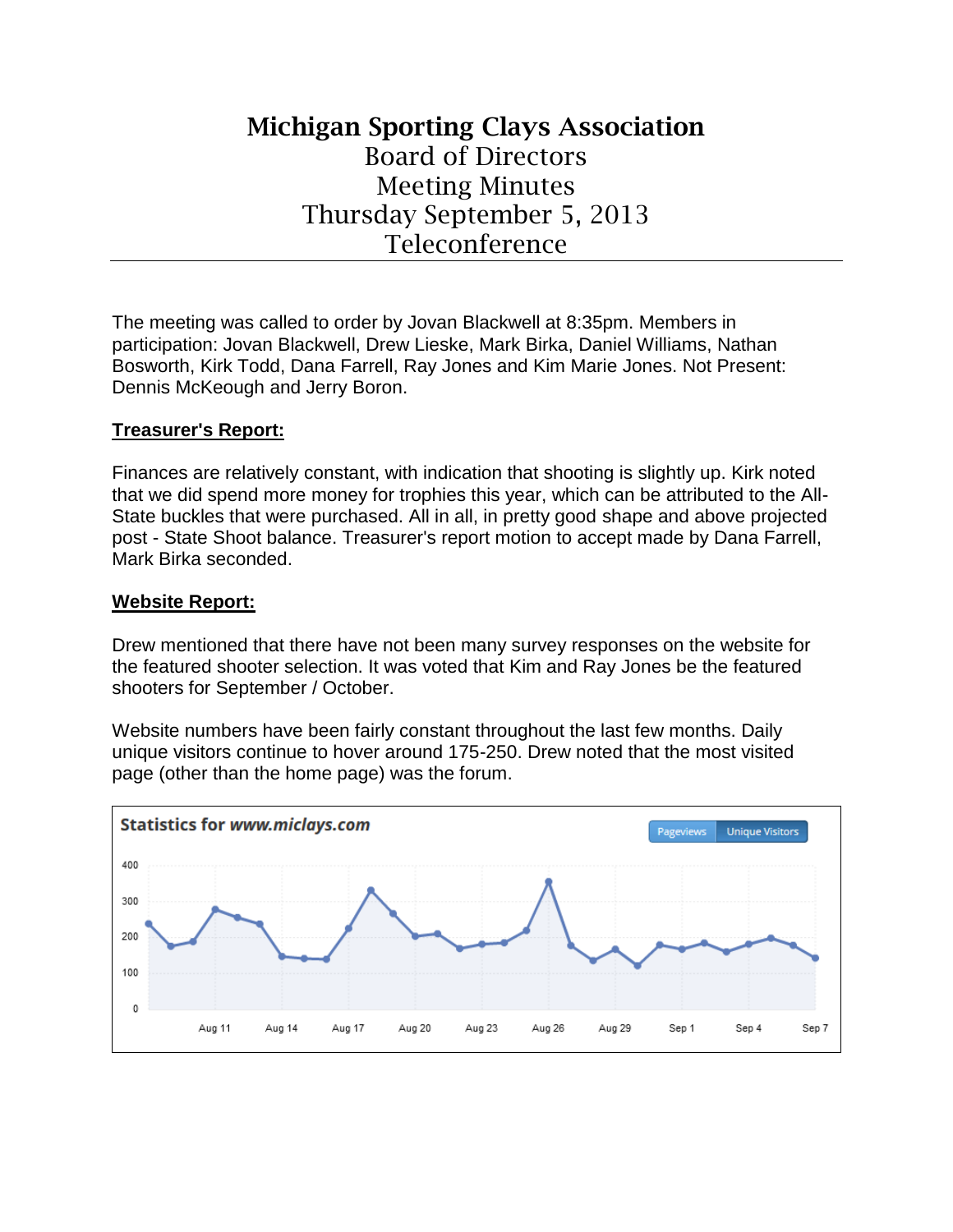## **Old Business:**

*Electronic 2014 Shoot Selection Procedure:* Drew noted that all MSCA clubs were mailed (United States Postal Service) a letter containing notice on new 2014 shoot selection procedure as well as the form to submit. The website also contains the 2014 shoot selection details on both the home page and the forum. Both the printed and online materials indicate a due date for both 2014 annual dues and selection form of September 16, 2013. Drew has received the shoot selection form from 6 clubs as of September 5, 2013: Island Lake Shooting Range, Bald Mountain Shooting Range,

Detroit Gun Club, Pine Ridge, Caledonia Sportsman's Club, and Seaway Gun Club. It was agreed that the by-law procedure in Article 13 needs to reflect this change in shoot selection. Jovan will be notifying any clubs who have not submitted selection forms by September 11, 2013.

*Perpetual Trophies:* It was noted that David Schmidt has returned the Great Lakes perpetual trophy to Detroit Gun Club. The State Shoot perpetual trophy remains at Bald Mountain. Two new plaques will be ordered for the State Shoot trophy, one for the 2013 State Champion (Matthew Houtteman) and one to correct an error for the 2010 Michigan State Champion (Matthew Houtteman - 147x150 as opposed to 147x200).

#### **New Business:**

*Secretary Position:* Drew Lieske nominated himself for the secretary position, which was open due to the past resignation of Robert Gerhardt. Kim Marie Jones motioned to approve the appointment of Drew Lieske to the secretary position, unanimously approved.

*2014-2017 Board Member Ballot:* Three board members have terms that are ending December 31, 2013; Nathan Bosworth, Daniel Williams (interim), and Jovan Blackwell. It was brought up that there were two confirmed members who would like to be on the ballot, Daniel Williams and Kirk Todd. Drew will be posting a memo on the website to announce that we are seeking interested persons who would like to run for a position on the board. All interested persons must contact the board by October 1, 2013. The MSCA will conduct the vote online, with a reminder to vote posted during the MSC Trail Series Finale event at Bald Mountain Shooting Range.

*By-Laws:* A few by-law changes need to be made on the website. The quantity of board members needs to be corrected as a typo lists the board as having 8 elected positions, however it is 9. The by-laws also need to reflect the new electronic shoot selection procedure.

*Safety Signs:* Two safety signs are to be purchased and sent to the new club, Caledonia Sportsman's Club. Kirk Todd will order the signs and send them on their way to the club.